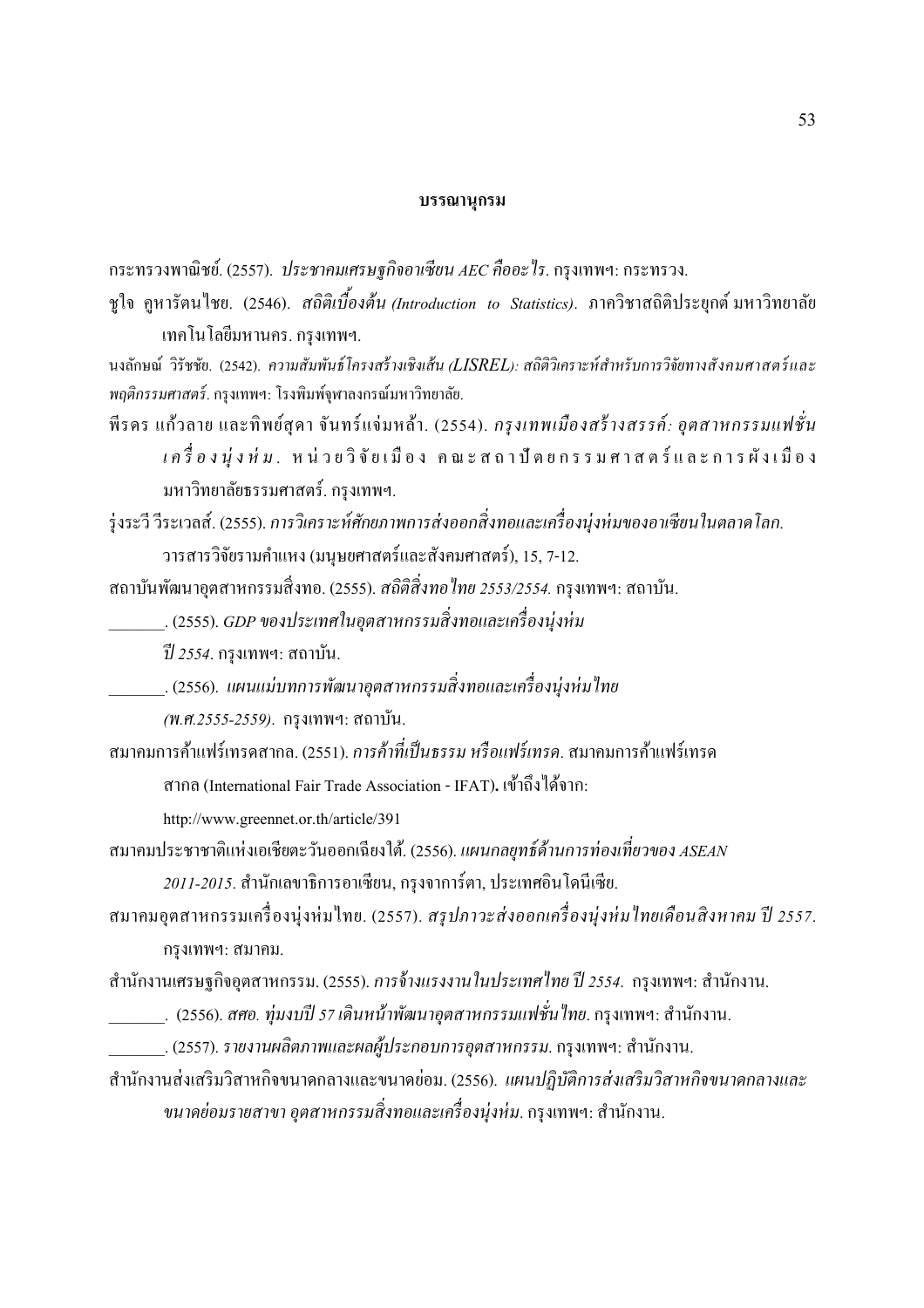- สุชาติ ประสิทธิ[รัฐสินธุ์. (2551). *เทคนิคการวิเคราะห์ตัวแปรหลายตัวสําหรับการวิจัยทาง สังคมศาสตร์ และ พฤติกรรมศาสตร์ (คู่มือนักวิจัยและนักศึกษาระดับปริญญาโทและปริญญาเอก) : หลักการ วิธีการ และการประยุกต์ = Multivariate techniques for social and behavioral sciences research (handbook for researchers and graduate students) : principles, methods and applications*. (พิมพ์ครั้งที่ 6). กรุงเทพฯ: สามลดา.
- สุวิมล ติรกานันท์. (2550). *ระเบียบวิธีวิจัยทางสังคมศาสตร์: แนวทางปฏิบัติ*. กรุงเทพฯ: โรงพิมพ์แห่ง จุ ฬ า ล ง ก ร ณ์ มหาวิทยาลัย.
- Ahi, P. & Searcy, C. (2013). A comparative literature analysis of definitions for green and sustainable supply chain management. *Journal of Cleaner Production*, 52, 329-341.

Arbuckle. J. J. (1995). *AMOS user s guide. Chicago: Small Waters Corporation.* 

- Arli, D.I. & Lasmono, H.K. (2010). Consumers' perception of corporate social responsibility in a developing country. *International Journal of Consumer Studies*, 34(1), 46-51.
- Berzkalne, Irina & Zelgalve, Elvira. (2014). Intellectual capital and company value. *The 2-nd International Scientific conference, Contemporary Issues in Business, Management and Education 2013*, 110, 887–896.
- Bollen. K. A. (1989). *Structure equations with latent variables*. New York : John Wiley & Sons.
- Borden, H. (1964). The concept of marketing mix. *Journal of Advertising Research*, 4(2), 7-12.
- Boujelbene, M.A., & Affes, H. (2013). The impact of intellectual capital disclosure on cost of equity capital: A case of french firms. *Journal of Economics, Finance and Administrative Science*, 18, 45-53. Retrieved from http://dx.doi.org/10.1016/S2077-1886(13)70022-2
- Brown. M.W. & Cudeek.R. (1993). *Alliterative ways of assessing model fit, in testing structural equation model*. New Jersey : Sage Publication.
- Byrne, Barbara M. (2001). *Structural equation modeling with AMOS: basic concepts, applications, and programming*. Hahwah, New Jersey : Lawrence Erlbaum Associates.
- Calvo, J.L. (2006). Innovation behaviour of Spanish fashion manufacturing industry: size differences. *paper presented at 9th EUNIP International Conference*. Universidad of Limerick.
- Cao, Huantian, Chang, Rita, Kallal, Jo, Manalo, Grace, McCord, Jennifer, Shaw, Jenna & Starner, Heather. (2014). Adaptable apparel: a sustainable design solution for excess apparel consumption problem. *Journal of Fashion Marketing and Management*, 18( 1), 52-69.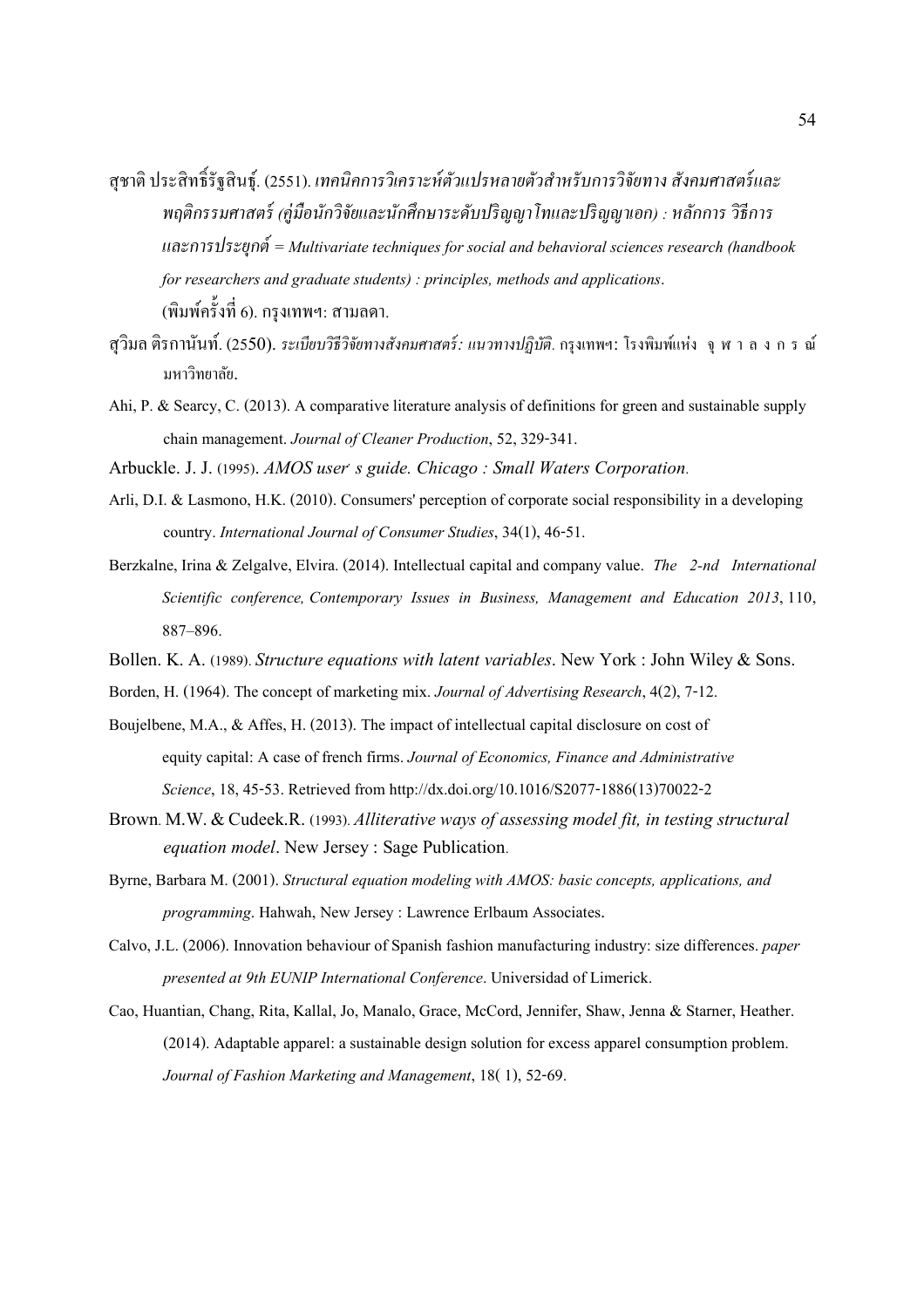Chang, W. S. (2013). Are R&D and intellectual property rights related to the firm's financial Performance? The perspectives on intellectual capital. *International Journal of Technology, Policy and Management,* 13, 245-260. Retrieved from http://dx.doi.org/10.1504/IJTPM.2013.054846

- Chen-Lin Chien. (2010). Study of the Change in Export Competitive Advantage of Japan, China, South Korea and Taiwan in the US Market – Using RCA as the Measurement Index. *The Journal of International Management Studies*, 5 (1), 118–131.
- Chitakornkijsil, P. (2012), Brand integrity, advertising and marketing ethics as well as social responsibility. *International Journal of Organization Innovation*, 4(4), 275-285.

Cochran, W. G. (1977). *Sampling Techniques*. (3<sup>rd</sup> ed.). New York: John Wiley & Sons.

Cronbach, L. J. (2003). *Essential of Psychology Testing*. New York: Hanpercollishes.

- Cronje, C. J., & Moolman, S. (2013). Intellectual capital: Measurement, recognition and reporting. *South African Journal of Economic and Management Sciences,* 16, 1-12.
- Douglas, Sara Umberger, & Narayan, Arathi, (1991). Comparative Analysis of the Textile and Apparel Industries in India and the United States. *International Marketing Review*, 8(2), 53-64.
- Edvinsson, L. & Malone, M. S. (1997). *Intellectual capital: Realizing your company's true value by finding it hidden brainpower***.** New York: HarperCollins Publishers.
- Frykman, D., & Tolleryd, J. (2010). *Corprate Valuation (2nd ed.)*. London: Prentice Hall.
- Gam, H.J. (2011). Are fashion-conscious consumers more likely to adopt eco-friendly clothing?. *Journal of Fashion Marketing and Management*, 15(2), 178-193.
- Gupta Megha & Hodges Nancy. (2012). Corporate social responsibility in the apparel industry An exploration of Indian consumers' perceptions and expectations. *Journal of Fashion Marketing and Management*, 16(2), 216-233.
- Hair, J. F., Anderson, R. E., Tatham, R. L., and Black, W. C. (2010). *Multivariate Data Analysis.*   $(7<sup>th</sup>$  *ed.*). Upper Saddle River, New Jersey: Prentice Hall.
- Hill, Jessica & Lee, H.H. (2012). Young generation Y consumers' perceptions of sustainability in the apparel industry. *Journal of Fashion Marketing and Management*, 16(4), 477-491.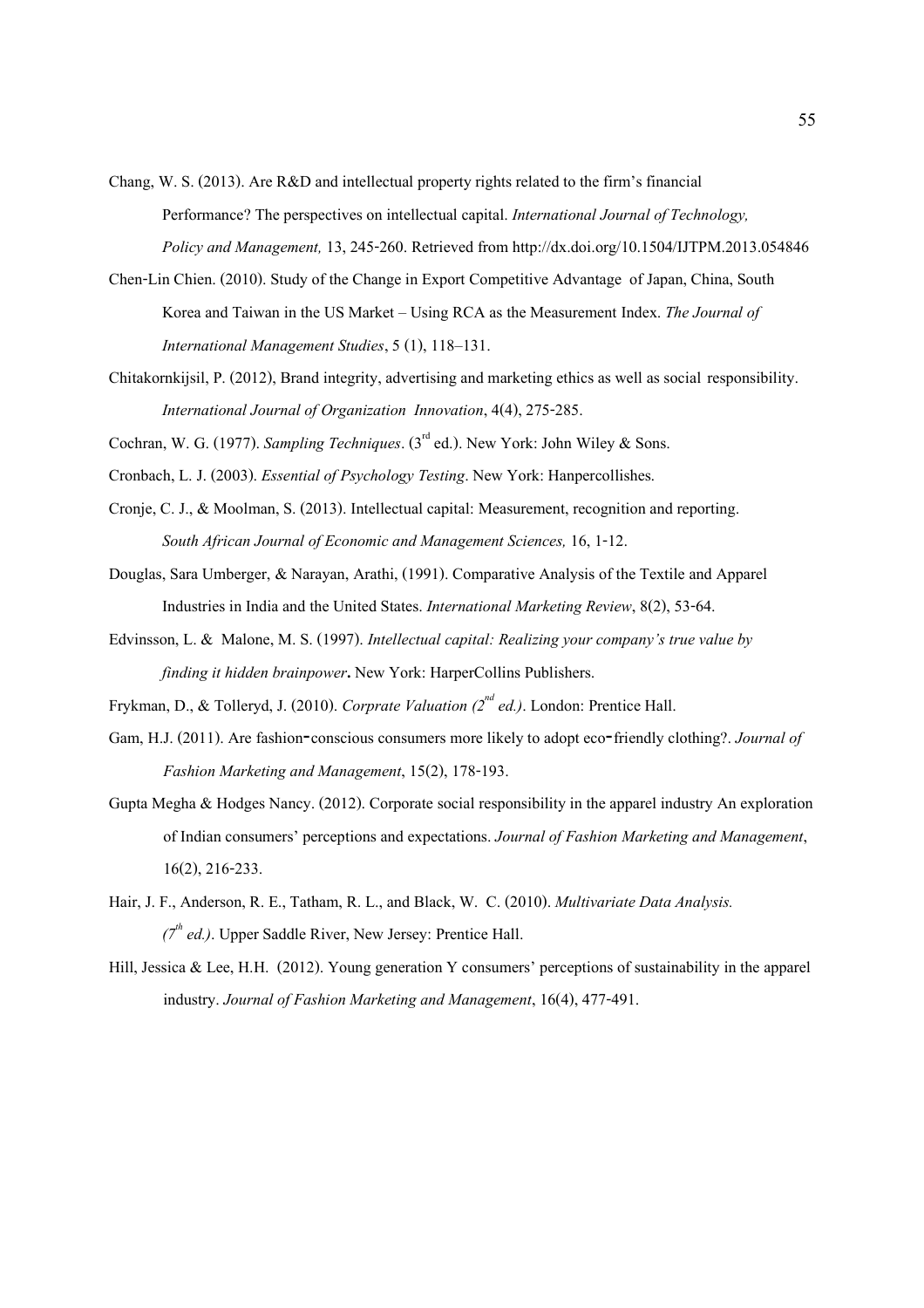- Hu & Bentler. (1999). Cutoff criteria for fit indexes in covariance structure analysis: Conventional criteria versus new alternatives. *A Multidisciplinary Journal*, 6(1), 1-55.
- Iyengar, SS. & Kamenica, E. (2010). Choice proliferation, simplicity seeking, and asset allocation. *Journal of Public Economics*, 94, 530–539.
- Jin, B. & Kang J.H. (2011). Purchase intention of Chinese consumers toward a US apparel brand: a test Of a composite behavior intention model. *Journal of Consumer Marketing*, 28(3), 187-199.
- Joreskog. K. G. & Sorbom. D. (1993). *Lisrel 8 : Structural Equation Modeling with the Simplis command language*. Chicago : Software International.
- Kamenidou, Irene, Mylonakis, John & Nikolouli, Konstantina. (2007). An exploratory study on the reasons for purchasing imported high fashion apparels, the case of Greece. *Journal of Fashion Marketing and Management*, 11(1), 148-160.
- Karaveg, Charttirot, Thawesaengskulthai, Natcha & Chandrachai, Achara. (2013). Factors affecting the innovation capacity of Thai textile and clothing industries in Thailand. *International Journal of Research in Management & Technology (IJRMT)*, 3(1), 37-41.
- Kelloway, E. Kevin. (1998). *Using LISREL for structural equation modeling*. New Jersey: Sage Publication.
- Kline, P. (1994). *An easy guide to factor analysis*. London & NY: Routledge.
- Kotler, P. (2003). *Marketing Management. 11<sup>th</sup> ed.*, NJ, Prentice-Hall, Upper Saddle River.
- Lauterborn, B. (1990). New Marketing Litany; Four Ps passe; C-words take over. *Advertising Age*, 61(41), 26.
- Lu, W.-M., Wang, W.-K., & Kweh, Q. L. (2014). *Intellectual capital and performance in the Chinese Life insurance industry*. Omega (United Kingdom), 42, 65-74.
- Mantrala, M.K. & Rao, S. (2001). A decision-support system that helps retailers decide order quantities and markdowns for fashion goods. *Interfaces,* 31(3), s146-165.
- MacCarthy, B.L. and Jayarathne, P.G.S.A. (2012), Sustainable collaborative supply networks in the International clothing industry: a comparative analysis of two retailers. *Production Planning & Control*, 23(4), 252-68.
- Mehrjoo, Marzieh & Pasek, Zbigniew, J. (2014). Impact of product variety on supply chain in fast fashion apparel industry. *Elsevier*, 17, 296-301.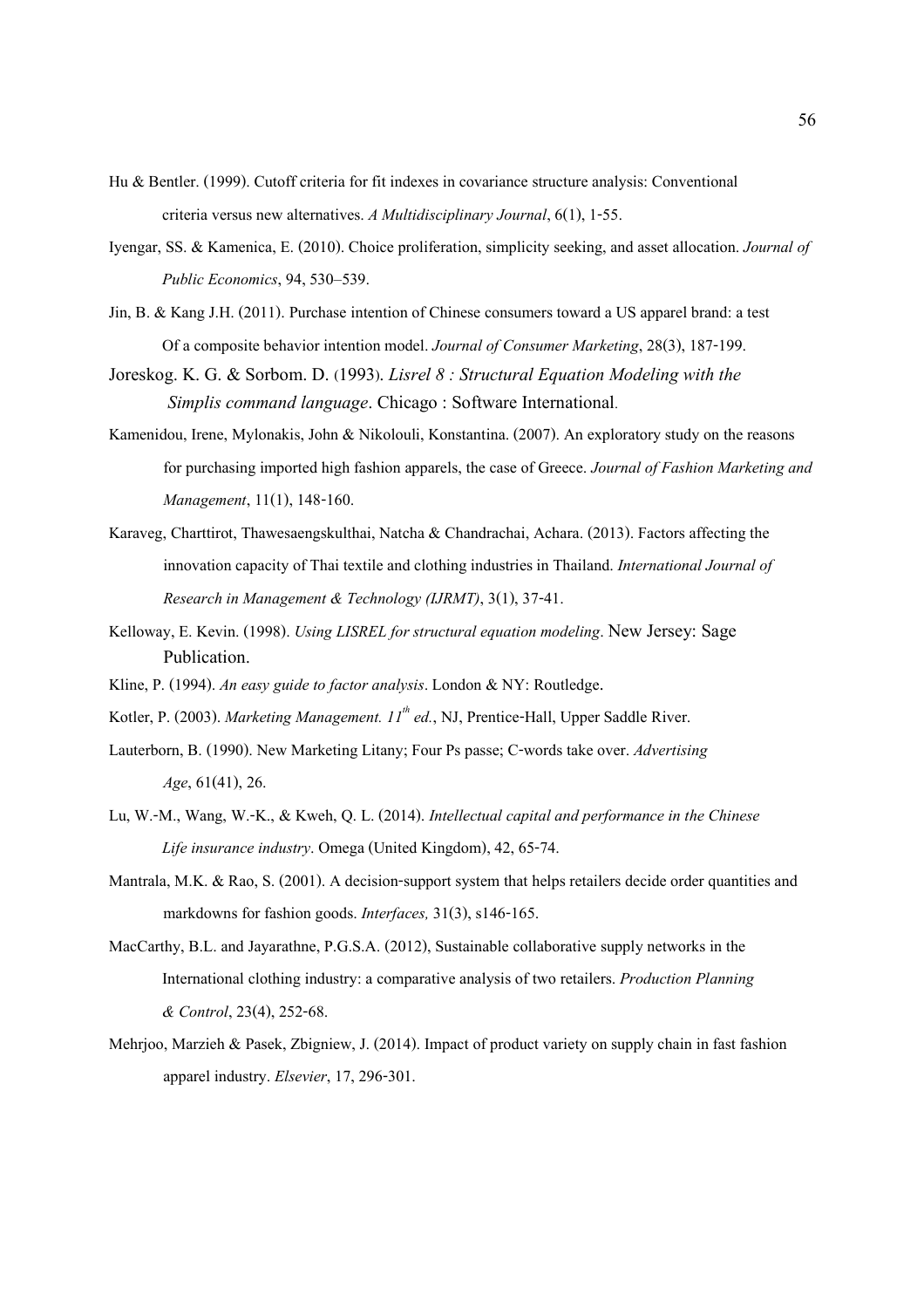- Miocevic, D. and Crnjak-Karanovic, B. (2012), The mediating role of key supplier relationship Management practices on supply chain orientation – the organizational buying effectiveness link. *Industrial Marketing Management*, 41(1), 115-24.
- Moon, Karen Ka-Leung, Youn, Chorong, Chang, Jimmy M.T. & Yeung, Alex Wai-hon. (2013). Product design scenarios for energy saving: A case study of fashion apparel. *International Journal of Production Economics*, 146, 392-401.
- Ozipek, Dr. Buient, Tanyas, Dr. Mehmet, & Dinc, Mahmutoglu, Nagme. (2012). Factors Affecting Branding With Special Reference to Clothing Industry. *RMUTP International Conference: Textiles & Fashion,* July 3-4, Bangkok Thailand.
- Pablos, P.O. (2004) Measuring and reporting structural capital: Lesson from European Learning Film. *Journal of Intellectual Capital*, 5(4), 629-647.
- Parrish, Erin D., Cassill, Nancy L. & Oxenham, William. (2006). Niche market strategy in the textile and apparel industry. *Journal of Fashion Marketing and Management*, 10(4), 420-432.
- Patichol, Preeya, Wongsurawat, Winai, & Johri, Lalit, M. (2014). Upgrade strategies in the Thai silk Industry: balancing value promotion and cultural heritage, *Journal of Fashion Marketing and Management,* 18(1), 20-35.
- Planken, B., Sahu, S. & Nickerson, C. (2010). Corporate social responsibility communication in the Indian context. *Journal of Indian Business Research*, 2(1), 10-22.
- Porter, M.E. (1998). *Cluster and Competition: New Agenda for Companies, Governments, and Institutions on Competition*. MA: Harvard Buinsess School Press. Boston.
- Porter, M.E. (1998). *The Compeliliveness of Nalions*. NY: The Free press.
- Saicheua, V., Knox, A. & Cooper, T. (2012). Sustainability in clothing supply chain implications for marketing. *In proceedings of the 37th macromarketing conference*, Berlin, Germany.
- Sarabia-Sanchez, Francisco J., Vigaray, Maria D. De Juan & Hota, Monali. (2011). Using values and shopping styles to identify fashion apparel segments. *International Journal of retail & Distribution Management*, 40(3), 180-199.
- Saris. W.E. & Strenkhorst. L H. (1984). *Causal modeling non experimental research : An Introduction to the lisrel approach*. Dissertation Abstract International, 47(7), 2261-A.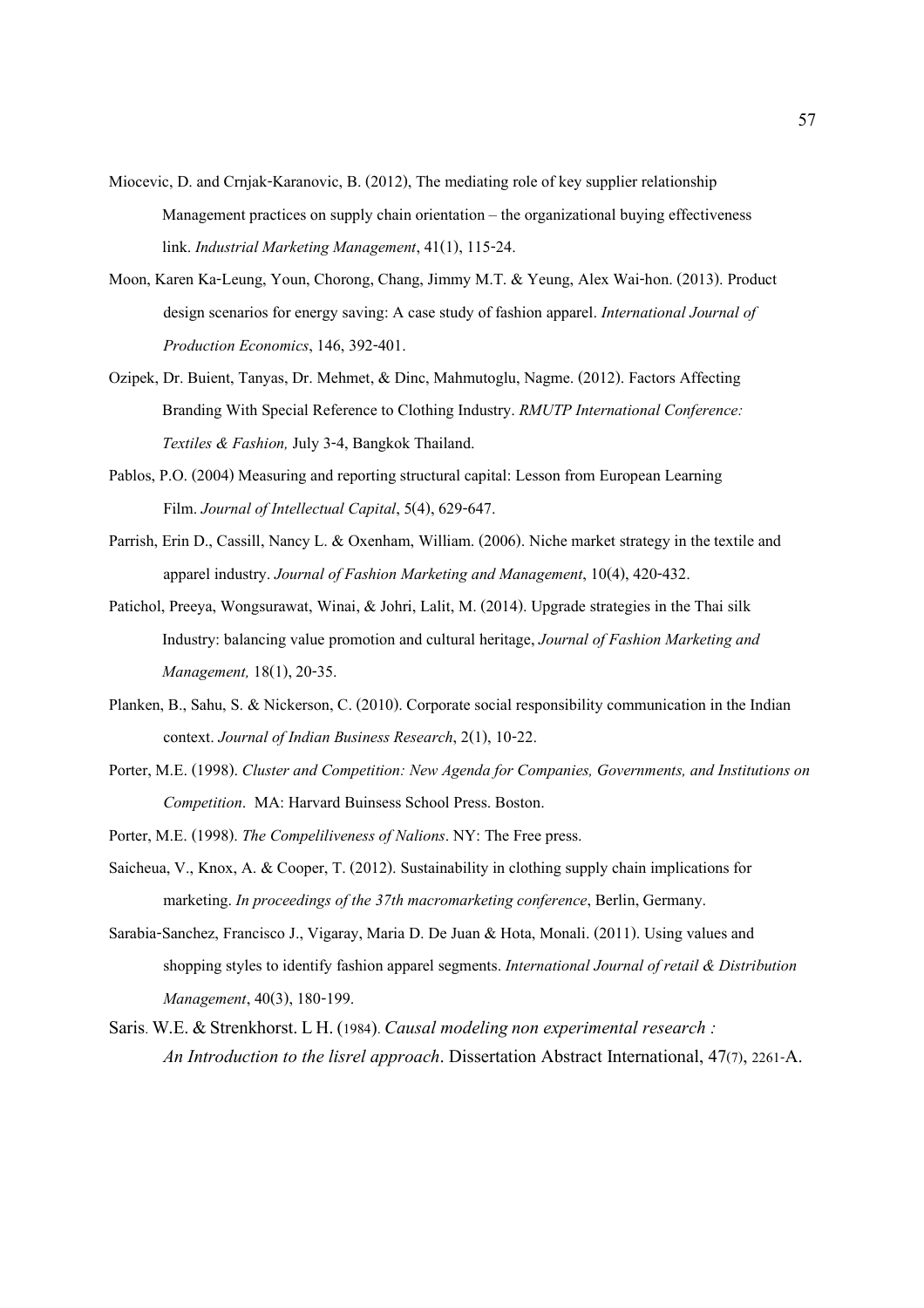- Seock, Y.K. & Sauls, N. (2008). Hispanic consumers' shopping orientation and apparel retail store evaluation criteria: an analysis of age and gender differences. *Journal of Fashion Marketing and Management*, 12(4), 469-486.
- Seuring, S., & Muller, M. (2008). From a literature review to a conceptual framework for sustainable supply chain management. *Journal of Cleaner Production*, 16(15), 1699-1710.
- Sheth, J.N., Sethia, N. K. & Srinivas, S. (2011). Mindful consumption: a customer-centric approach to sustainability. *Journal of the Acadademic Marketing Science*, 39(1), 21–39.
- Silván, Marika. (1999). *A model of adaptation to a distributed learning environment*. Pro Gradu Thesis in Education, Department of Education, University of Jyväskylä.
- Su, J. and Gargeya, V.B. (2012). Strategic sourcing and supplier selection: a review of survey-based Empirical research. in Choi, T.-M. (Ed.). *Fashion Supply Chain Management: Industry and Business Analysis*. PA: IGI Global, Hershey.
- Su, Jin. (2013). Strategic sourcing in the textile and apparel industry. *Industrial Management & Data Systems,* 113(1), 23-38.
- Sullivan, P.H. (1998). *Profiting From Intellectual Capital: Extracting Value from Innovation*. New York: John Wiley & Son.
- Tang, C.S., Rajaram, K., Alptekinoglu, A., OU, J. (2004). The benefits of advance booking discount programs: Model and analysis. *Management Science*, 50(4), 465-478.
- Tawy, N., & Tollington, T. (2012). Intellectual Capital: Literature Review. *International Journal of Learning and Intellectual Capital*, 9, 241-259. Retrieved from http://dx.doi.org/10.1504/IJLIC.2012.047286
- Teunter, Ruud & Koster, de rene. (2011). Forecasting demand for single-period products: A case study in the apparel industry. *European Journal of Operational Research*, 211(1), 139-147.
- Turker, Duygu & Altuntas, Ceren. (2014). Sustainable supply chain management in the fast fashion industry: An analysis of corporate reports. *European Management Journal*, 32, 837-849.
- Watcharapanyawonga, Kornthip, Sirisoponsilp, Sompong & Sophatsathitc, Peraphon. (2011). A Model of mass customization for engineering production system development in textile and apparel industries in Thailand. *Systems Engineering Procedia*, 2, 382–397.